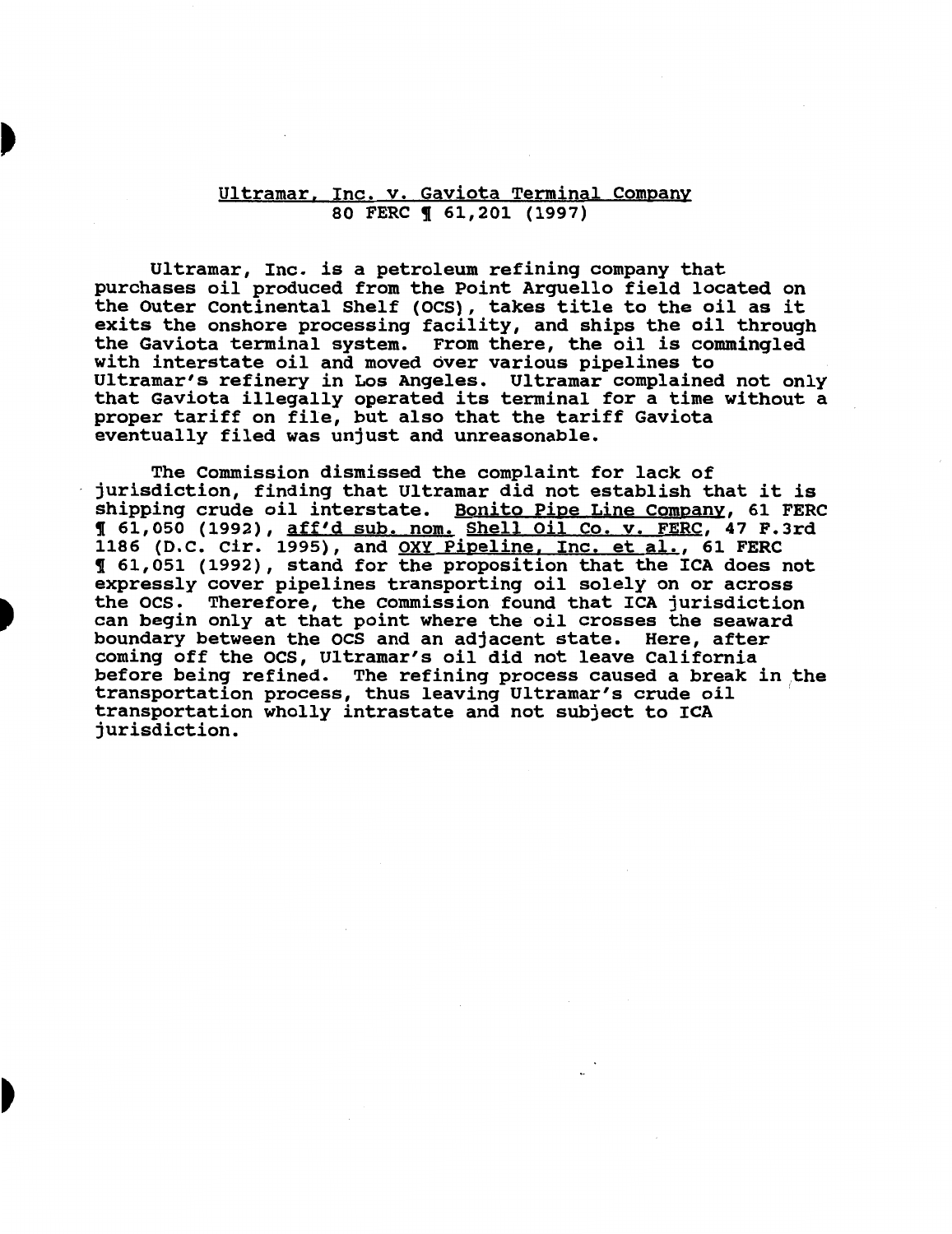## Ultramar. Inc. v. Gaviota Terminal Company Order Dismissing Complaint 80 FERC 1 61,201 (1997)

 $\sim 10^{11}$  km  $^{-1}$ 

 $\mathbf{r}$ 

 $\sim$   $\sim$ 

 $\sim$  .

 $\sim$ 

 $\mathbf{r}$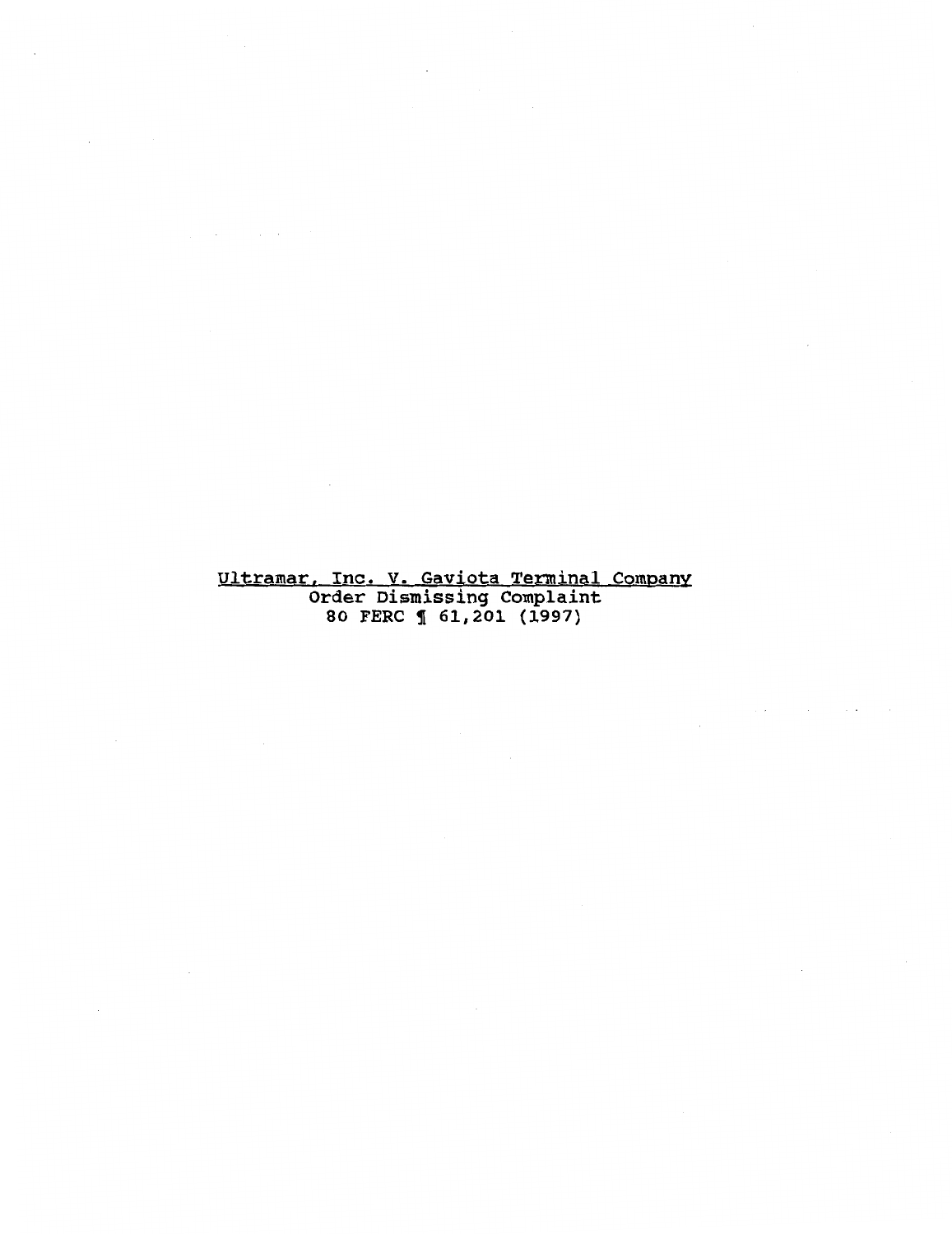1

# $[$  1,201]

#### Ultramar, Inc. v. Gaviota Terminal Company, Docket No. OR96-13-000

### Order Dismissing Complaint

#### $(Isused$  August 5. 1997)

## Before Commissioners: James J. Hoecker. Chairman; Vicky A. Bailey. William L. Massey, and Donald F. Santa. Jr.

On April 30, 1996, Ultramar, Inc. (Ultramar) filed a complaint under section 13(1) of the Interstate Commerce Act (ICA) against

J9 *See* 17Je *Tap Line* Cases. 234 U.S. 1. 25 (1914) (railroad Unes that were initially private may become common carriers as business increases along the lines).

<sup>40</sup>*Hunt Refining Company,* 70 FERC at p. 61,112.

*•a* 18 C.F.R § 342.4(b), § 348~

<sup>42</sup> As SFPP points out, five other pipelines compete for business to Watson Station and lines 109 and

Gaviota Terminal Company (Gaviota). The Commission concludes the complaint should be dismissed for the reasons discussed below.

110 carry only 20\5 of the volume to Watson Station. One shipper previously using SFPP's lines 109 and 110 changed to the Shell service. The record also shows serious discussions among the users of lines 109 and 110 about the possibility of building a competing pipeline, which may suggest that entry barriers are not substantiaL

.161,201

**Federal Energy Guidelines**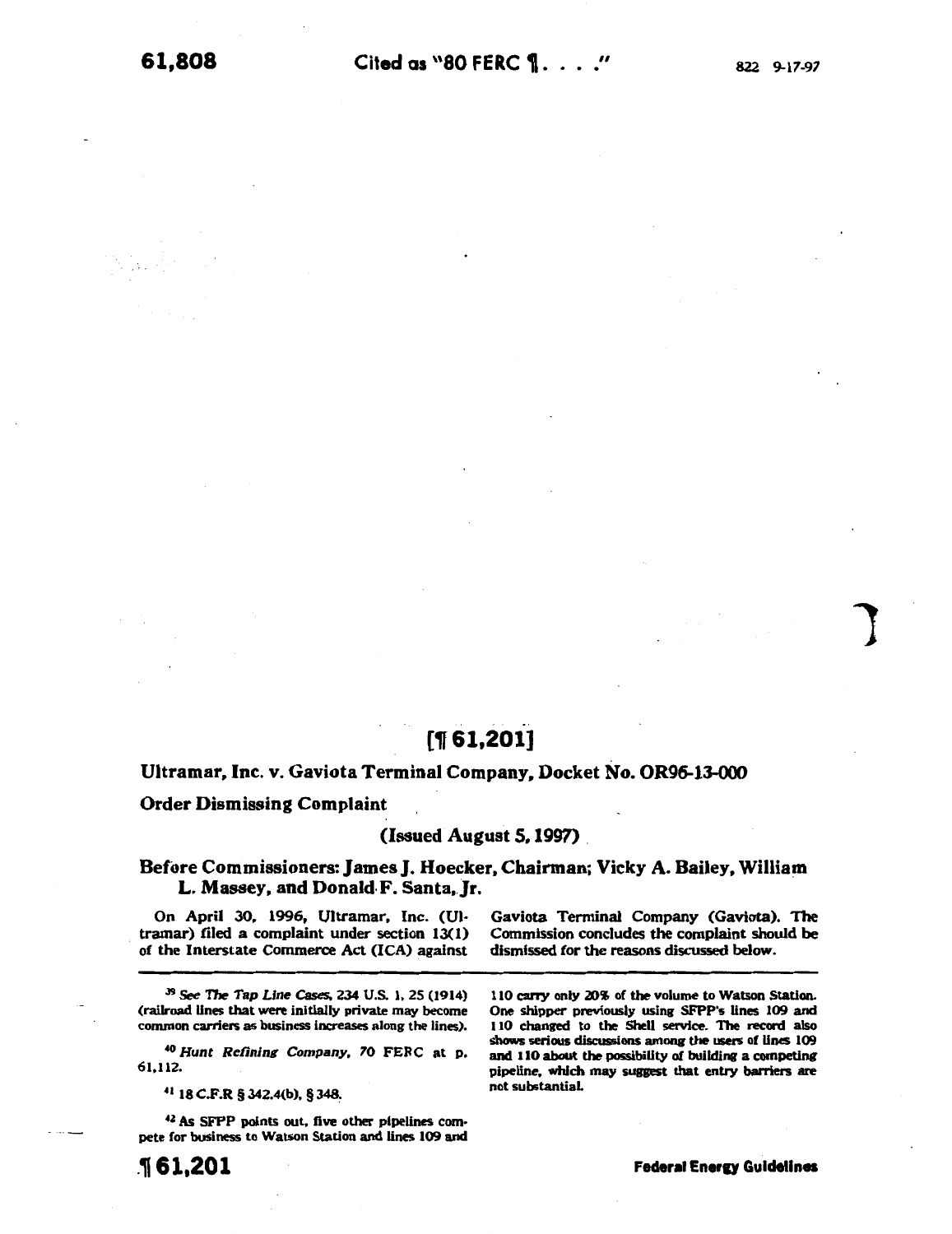#### Background

Ultramar states it is an independent petroleum refining company with refining and retail marketing operations located almost exclusively in California. It operates its refinery in the Wilmington area of Los Angeles and has been a principal shipper of crude oil through the Gaviota terminal from its opening in 1991. It purchases oil produced from the Point Arguello field located on the Outer Continental Shelf (OCS) offshore California, takes title to the oil as it exits the onshore processing facility of the Point Arguello Pipeline Company, and ships the oil first through the Gaviota terminal system. From Gaviota. Ultramar states. it ships the oil through the All American Pipeline to the interconnection with ARCO Pipeline Company Line 63 in Kern County. and then to its refinery in Los Angeles via Line 63. Ultramar further asserts that before the oil is transported over Line 63 it is commingled with other oil that is moving interstate.

Ultramar's complaint alleges ( l) that Gaviota collected transportation charges prior to February 1, 1994, without a tariff on file with the Commission. (2) that the rates Gaviota has charged since February 1, 1994. pursuant to filed tariffs are unjust. unreasonable. and unduly discriminatory, and (3) that since September 1. 1995, Gaviota has charged rates. in excess of the applicable index ceiling without providing an adequate cost showing. in. violation of sections  $1(5)$ ,  $2$ ,  $3(1)$ ,  $6$ , and  $8$  of the ICA.1 Ultramar seeks refunds to the extent that the Commission finds that Gaviota's rates were unlawful. both before and after the filing of initial tariffs. The complaint was noticed on May 6, 1996, with answers due May 30, 1996.

Gaviota and the Producer Group<sup>2</sup> filed responses to the complaint. Both filed motions to dismiss, asserting (1) that the Commission lacks jurisdiction because Ultramar's shipments are purely intrastate, and (2) that the complaint is a collateral attack on previous orders denying intervention in other proceedings. In addition. they assert that entertaining this complaint will result in unnecessary duplication of issues that are being, tried in other proceedings now before the Commission.

Ultramar filed a reply to the answers filed by Gaviota and the Producer Group asserting

<sup>2</sup> The Producer Group consists of Pennzoil Exploration and Production Company, Simmons-Santa Bar-

that, unlike the Producer Group, it is an actual shipper and has concerns that are not shared by the complainants or the protesting parties involved in the other proceedings. It asserts that as an actual shipper it is entitled to direct refunds, unlike the netback remedy that is sought by the Producer Group, and that the latter is not, with limited exceptions, seeking the refunds that would be due Ultramar. Ultramar also asserts that it filed its complaint based on its own concerns and that the complaint is not a collateral attack on the ALJ's denial of Ultramar's request for late intervention in Docket No. 1594-23-000, et al.

Ultramar also asserts that Gaviota and the Producer Group have not established that Ultramar is not shipping interstate. Ultraniar asserts that the oil in question moves under an OCS tariff to a point on land and that the Commission has stated that the portion moving beyond the OCS could be jurisdictional. It claims that the oil used at its Los Angeles refinery is part of an integrated series of transportation arrangements that are necessary to satisfy Ultramar's specific requirement for. OCS-type crude oil. It states that at the refinery the oil is processed into motor fuels and other refined petroleum products, which are shipped from its refinery for distribution and sale in California. Arizona. and Nevada.

. On May 20, 1997. Gaviota and the Producer Group filed a joint Offer of Settlement in the three pending Gaviota proceedings.3 On the same day they renewed their motion to dismiss this case. Ultramar replied. repeating many of its earlier assertions. Ultramar also argued that the fact that parties in the other proceedings had reached a settlement to which Ultramar is. not a party should not compromise the validity of this complaint.

#### *Discussion*

The Commission concludes that the complaint should be dismissed because the Commission does not have jurisdiction over the transportation movement that is the subject of the complaint. Ultramar as the complainant has the burden of establishing the Commission's jurisdiction. Ultramar's complaint and answer, however, both fail to establish that Ultramar is shipping crude oil interstate.

bara Ltd., Union Pacific Resources Company, and Harvest Corporation.  $\ddot{\phantom{a}}$ 

<sup>3</sup> In a letter order being issued contemporaneously with this order, the Commission is approving the settlement in Docket No. IS94-23-000, et al.

<sup>&</sup>lt;sup>1</sup> The same issues regarding Gaviota's rates and operations are pending in the consolidated rate case and complaint proceeding in Docket No. IS94-2J.OOO, *et* al., and in the separate pending rate cases in Docket Nos. IS95-35-000 and IS97-12-000.